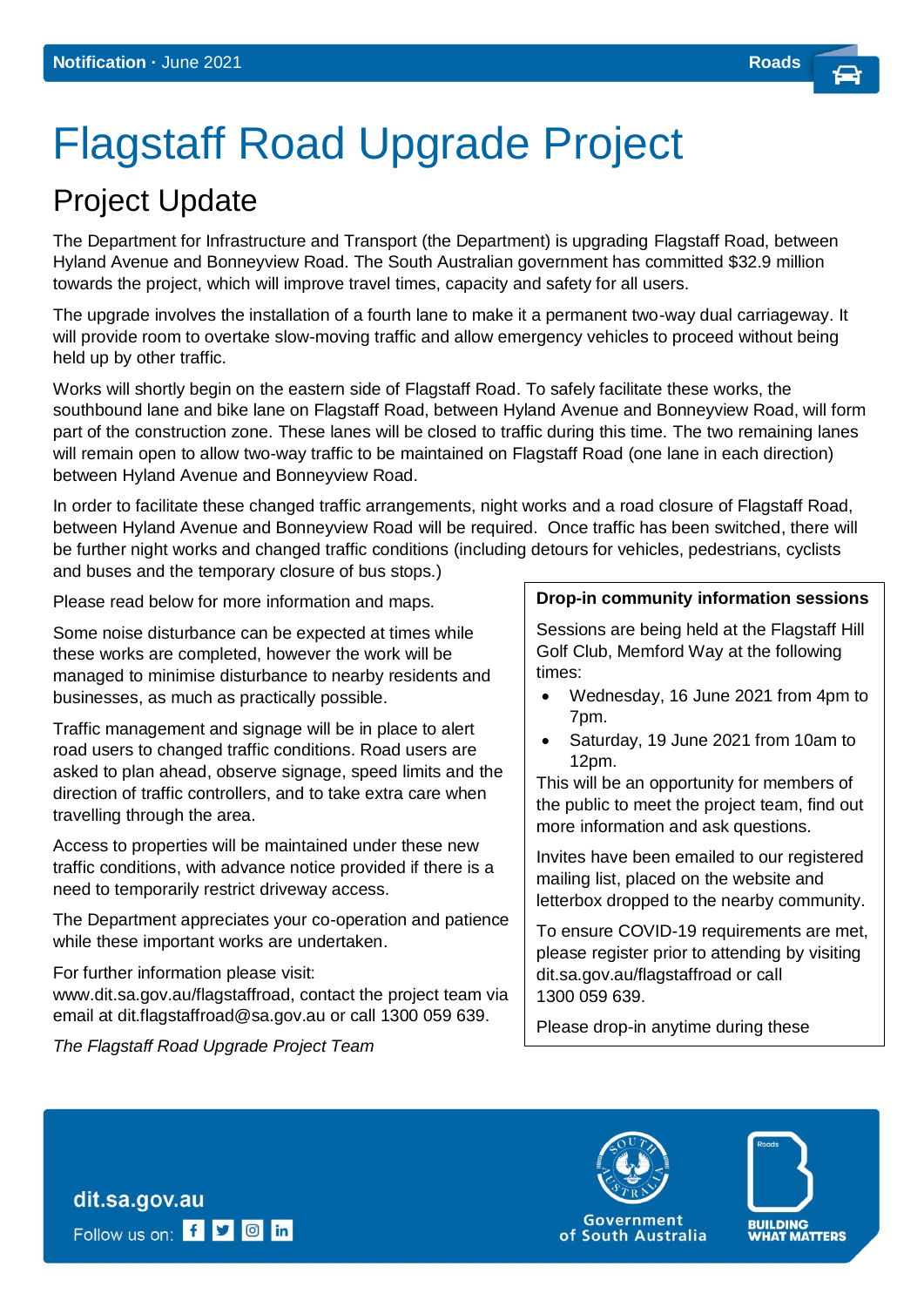#### **Works to facilitate the traffic switch – from 8pm Sunday, 20 June 2021 to 5:30am Monday, 21 June 2021**

- Flagstaff Road will be temporarily closed to vehicles and cyclists, between Hyland Avenue and Bonneyview Road.
- Local access and bus access will be maintained.

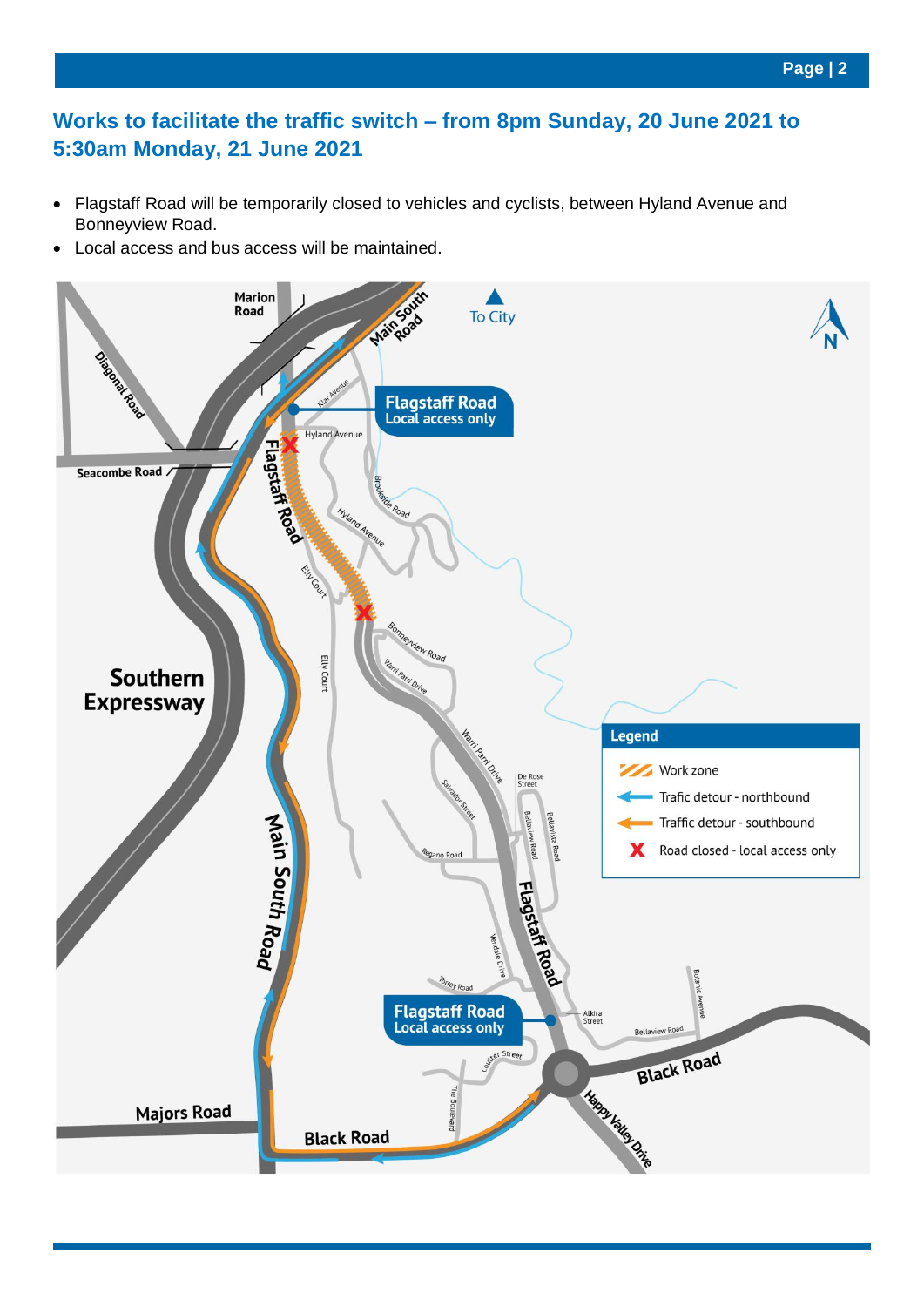**New temporary traffic arrangements in place on Flagstaff Road, between Hyland Avenue and Bonneyview Road – from 5:30am Monday, 21 June until late 2021**

#### **Temporary traffic arrangements for vehicles**



See over the page for pedestrian and cyclist access arrangements.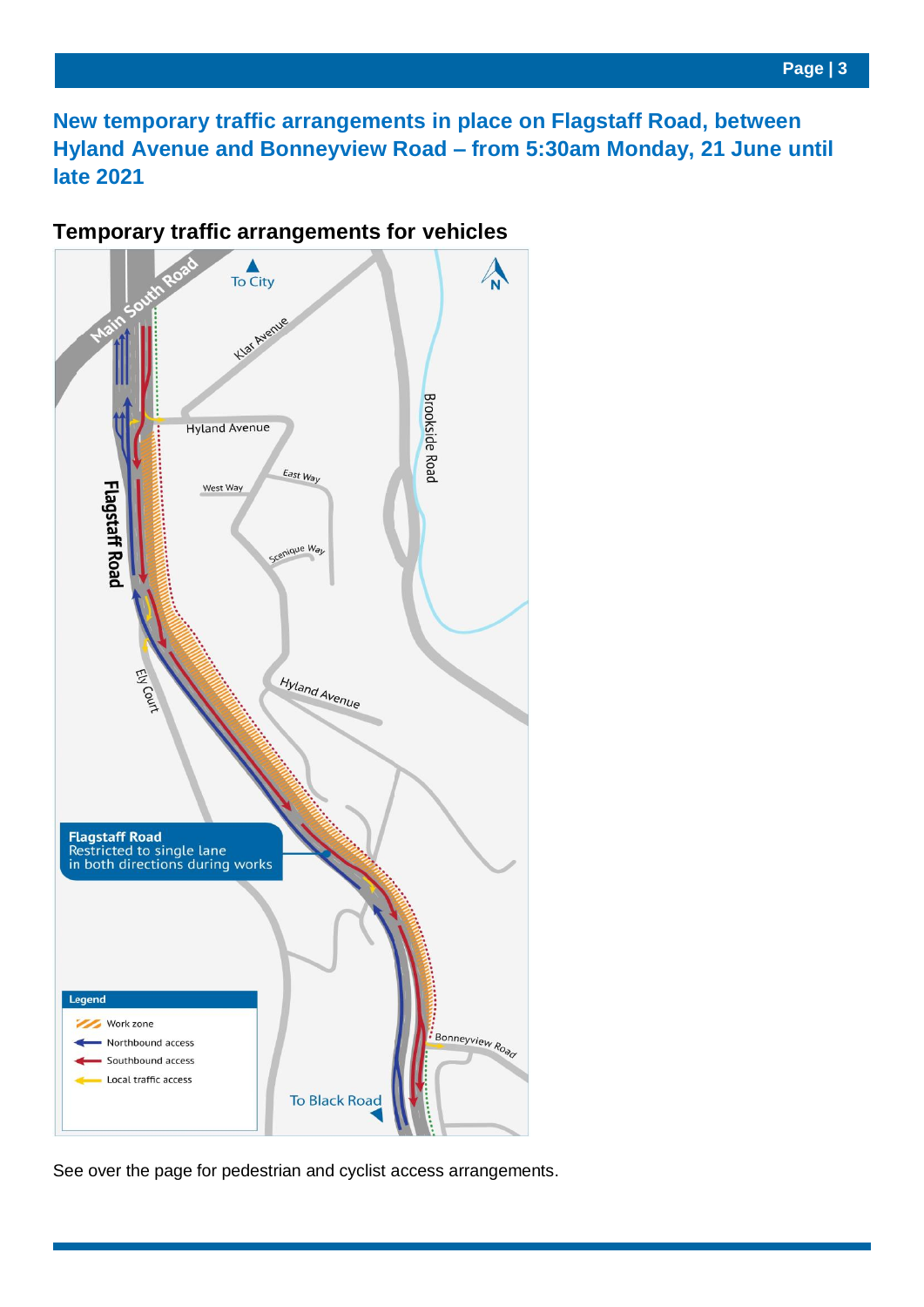#### **Access for pedestrians and cyclists – from 5:30am Monday, 21 June until late 2021**

- The informal walking trail on the eastern side of Flagstaff Road, between Hyland Avenue and Bonneyview Road, and the southbound bike lane will be closed.
- Pedestrians and cyclists are encouraged to use the detours in place and take care when travelling in the area.

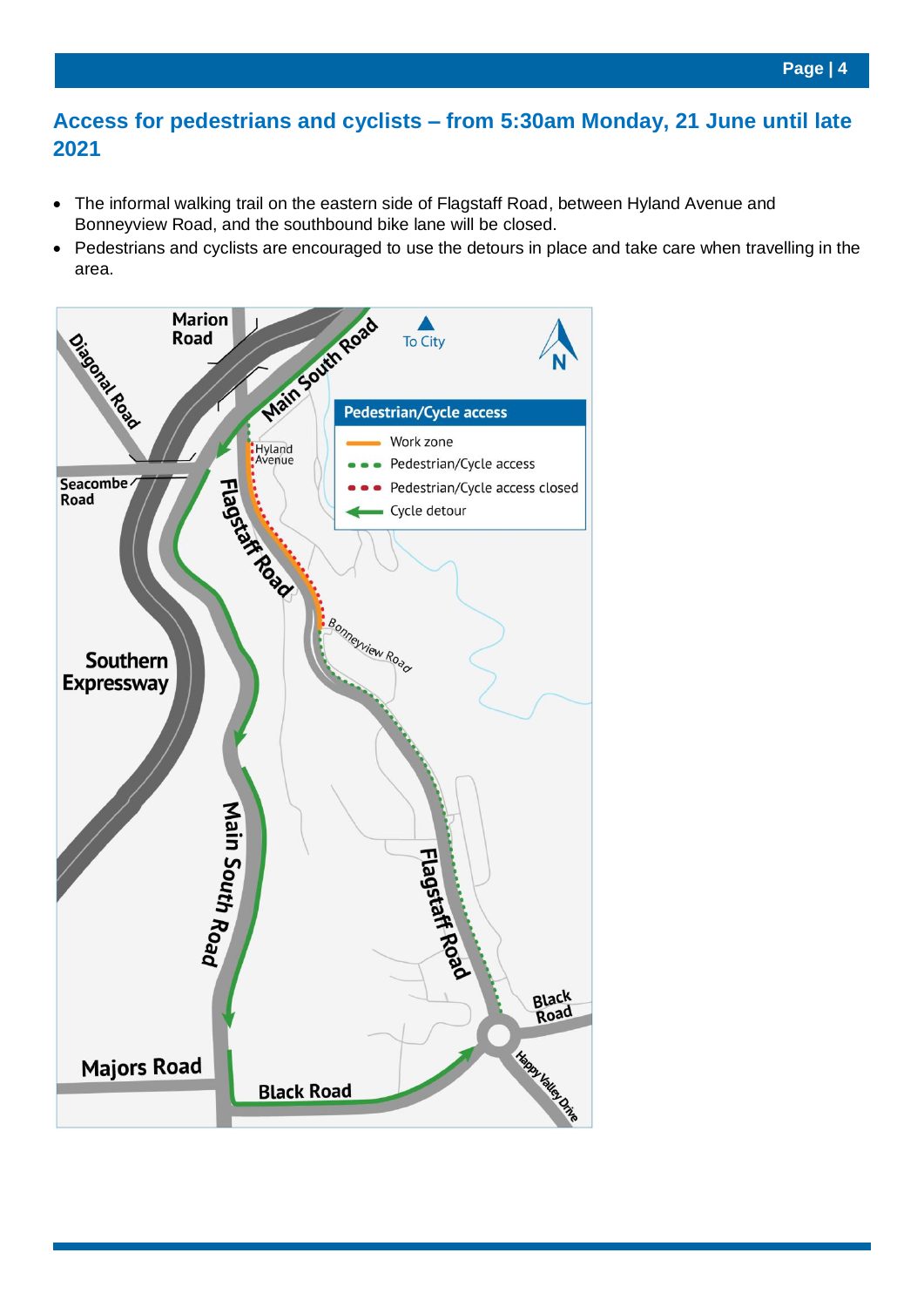#### **Night works and temporary road closures – from 8pm Monday, 21 June 2021 to Thursday, 15 July 2021, weather permitting**

- Works will include the relocation of stormwater drainage and removal of lane directional signage. SA Power Networks will also remove stobie poles and electrical wiring along Flagstaff Road. Lighting towers, heavy vehicles, excavators and cranes will be used.
- Hours of work are between 8pm and 5:30am, Sunday to Thursday.
- Flagstaff Road will be temporarily closed to vehicles and cyclists, between Hyland Avenue and Bonneyview Road from 8pm while this night work is carried out. The road will re-open at 5:30am each morning. No works or road closures will be undertaken on Friday and Saturday nights.
- Local access will be maintained.
- SA Power Networks will notify you directly in advance if there is any temporary impact to power supply.



### **Vehicle detours during night works**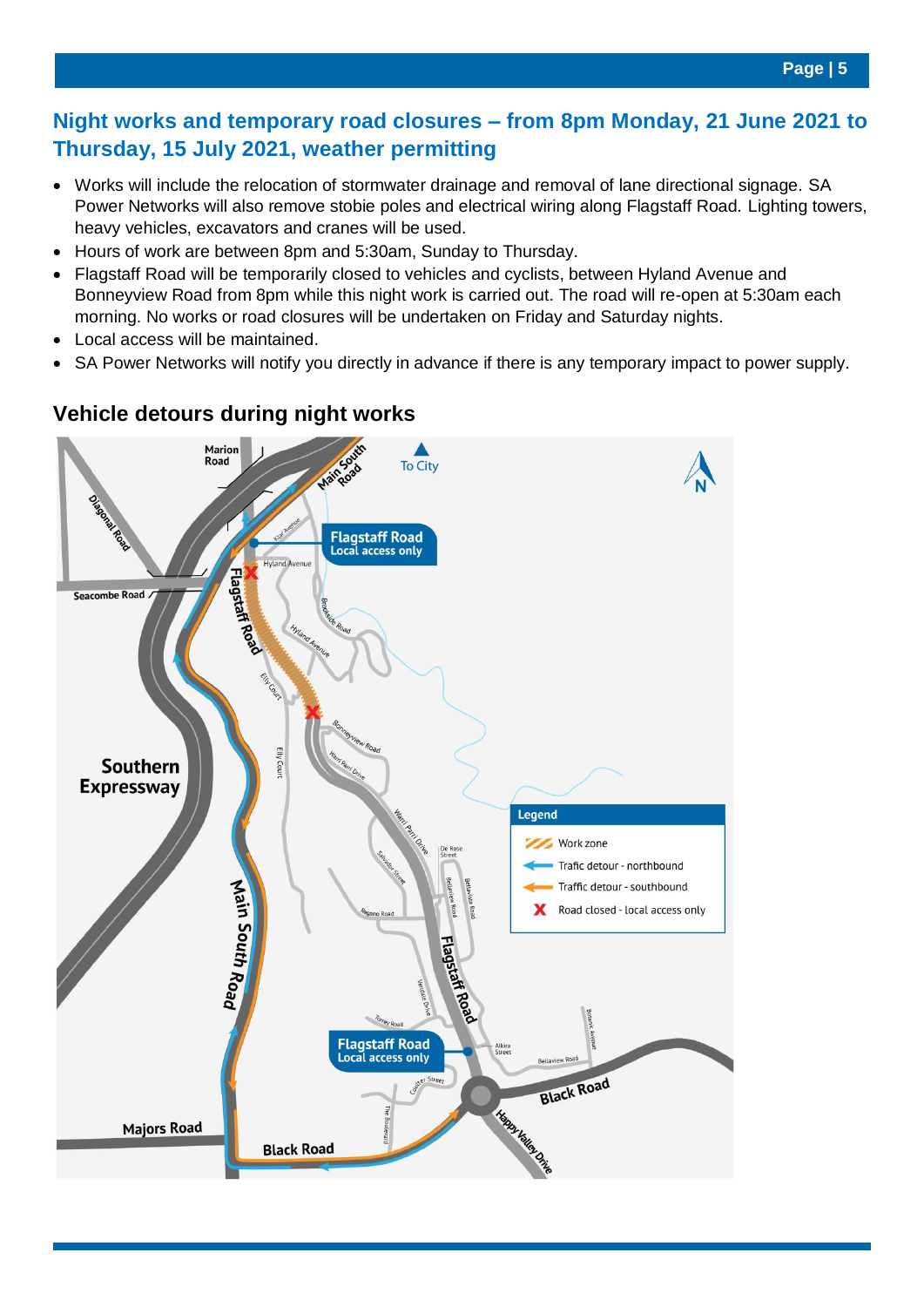#### **Local vehicle access arrangements during night works**

- Local access to Hyland Avenue will be via southbound on Main South Road onto the southbound lane of Flagstaff Road only. Traffic coming from Marion Road and northbound from Main South Road will be required to use the U-turn facility located on Main South Road at Riverside Drive, Bedford Park.
- Local access to Elly Court and properties from number 2 to 16 Flagstaff Road will be via the northbound lane of Flagstaff Road only, from Black Road. Exit from Elly Court and properties from number 2 to 16 Flagstaff Road, Darlington for local traffic will be via the southbound lane of Flagstaff Road, to Black



See over the page for bus arrangements.